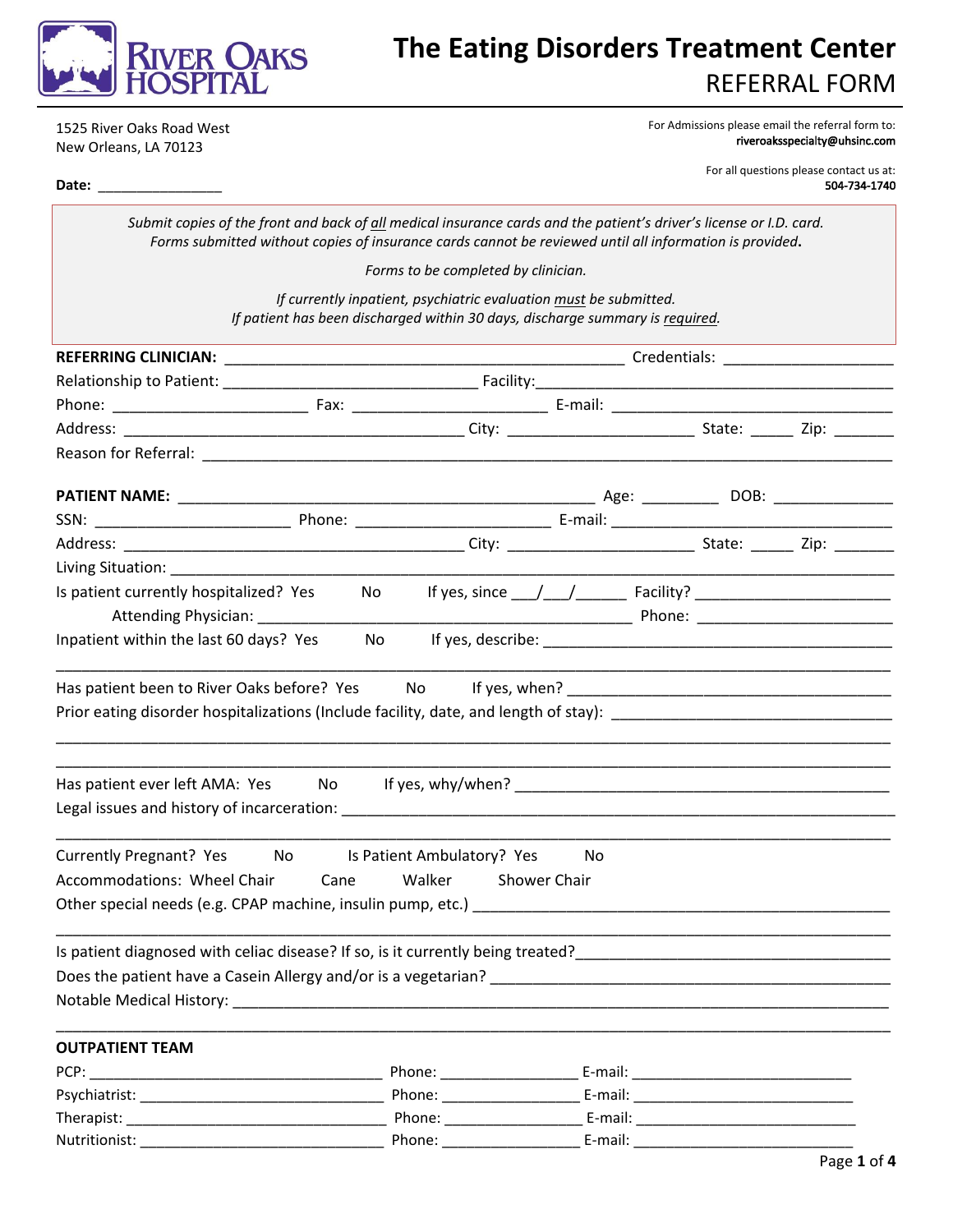|                                                                     |                 | Attending outpatient sessions regularly? Yes No How often? _____________________                                                                         |                  |                  |                                                                  |          |          |
|---------------------------------------------------------------------|-----------------|----------------------------------------------------------------------------------------------------------------------------------------------------------|------------------|------------------|------------------------------------------------------------------|----------|----------|
|                                                                     |                 | Current psychiatric diagnoses: Anorexia Bulimia                                                                                                          |                  | ED, NOS BPD      | <b>DID</b>                                                       | Bipolar  |          |
| <b>PTSD</b>                                                         | GAD             | MDD                                                                                                                                                      |                  |                  |                                                                  |          |          |
|                                                                     |                 | What age did ED begin? ______ Height: ______ Weight: _______ BMI: _______, as of: ________ Last menses: _________                                        |                  |                  |                                                                  |          |          |
| Weight: Increase                                                    |                 | Decrease LBS: _________ Over what period of time? ______________________________                                                                         |                  |                  |                                                                  |          |          |
| Restricting: Yes No                                                 |                 |                                                                                                                                                          |                  |                  |                                                                  |          |          |
| Binging: Yes No                                                     |                 |                                                                                                                                                          |                  |                  |                                                                  |          |          |
| Purging:                                                            | Vomiting        | Laxatives                                                                                                                                                | Diet Pills       | <b>Diuretics</b> | Ipecac                                                           | Enemas   | Exercise |
| # of times                                                          | /day            | /day                                                                                                                                                     | /day             | /day             | /day                                                             | /day     | /day     |
| Does patient smoke? Yes No<br>Patient's Level of Motivation: Good   |                 | Additional Information: National Additional Information:<br>Is patient currently eating solid food: Yes No Currently on feeding tube: Yes<br><b>Fair</b> | Poor             |                  | If so, please be aware that this program DOES NOT allow smoking. | No       |          |
| <b>Name</b>                                                         |                 | ALL MEDICATIONS (Attach separate sheet if necessary)<br><b>Dose</b>                                                                                      | Frequency        |                  | <b>Indication/Compliance</b>                                     |          |          |
|                                                                     |                 |                                                                                                                                                          |                  |                  |                                                                  |          |          |
|                                                                     |                 |                                                                                                                                                          |                  |                  |                                                                  |          |          |
|                                                                     |                 |                                                                                                                                                          |                  |                  |                                                                  |          |          |
|                                                                     |                 |                                                                                                                                                          |                  |                  |                                                                  |          |          |
| <b>SUBSTANCE USE</b><br><b>ETOH</b><br><b>THC</b><br><b>OPIATES</b> | <b>How Much</b> |                                                                                                                                                          | <b>Frequency</b> |                  |                                                                  | Last Use |          |
| <b>BENZOS</b><br><b>OTHER</b>                                       |                 |                                                                                                                                                          |                  |                  |                                                                  |          |          |
| <b>TRAUMA HISTORY: Sexual</b>                                       |                 | Physical                                                                                                                                                 | Emotional        |                  | Age Relationship to perpetrator:                                 |          |          |

| Present symptoms: Flashbacks       |     | <b>Nightmares</b> | Dissociative Episodes |     | Loss of Time  |
|------------------------------------|-----|-------------------|-----------------------|-----|---------------|
| Recent self-harming behaviors: Yes |     | No.               | If yes, describe:     |     | Frequency:    |
| Recent suicidal ideation: Yes      | No. |                   | Past Attempts: Yes    | No. | If yes, when? |
| Method:                            |     |                   |                       |     |               |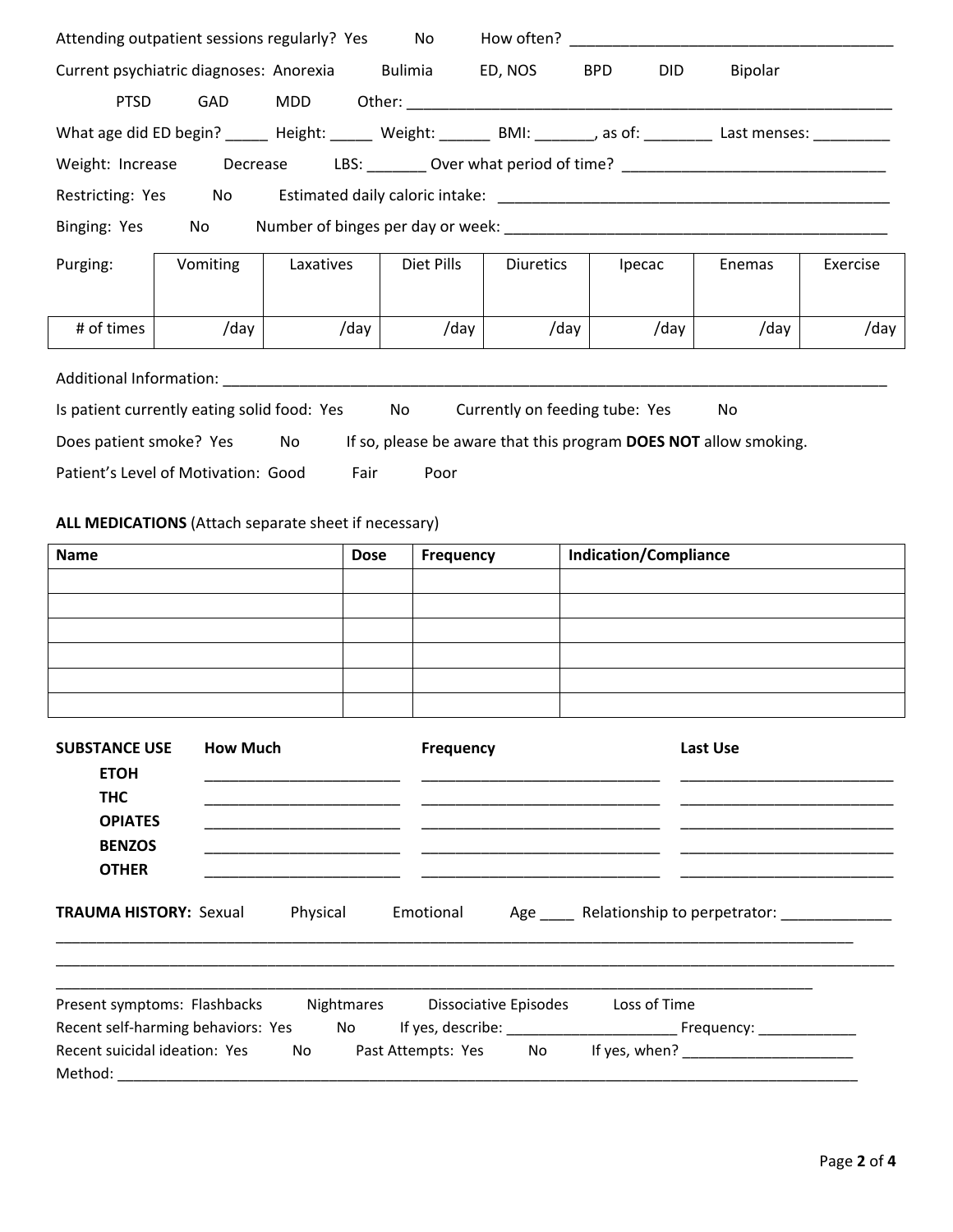

# **The Eating Disorders Treatment Center**

PRE-ADMIT LAB REQUEST FORM

1525 River Oaks Road West New Orleans, LA 70123

Patient Name: \_\_\_\_\_\_\_\_\_\_\_\_\_\_\_\_\_\_\_\_\_\_\_\_\_\_\_\_\_\_\_\_\_\_\_\_\_\_\_\_\_\_\_\_\_\_\_\_\_\_\_\_\_

Dear Doctor and or Laboratory Staff:

Please draw the following pre-admit labs and **FAX** the results to The Eating Disorders Treatment Center at River Oaks Hospital (**Fax: 504-733-3229**).

| <b>CBC</b>                              |       |
|-----------------------------------------|-------|
| <b>CMP</b>                              |       |
| <b>Phosphorus</b>                       |       |
| <b>Magnesium</b>                        |       |
| <b>EKG</b>                              |       |
| Diagnosis to be completed by physician: |       |
| Anorexia Nervosa                        | 307.1 |

| <b>Bulimia Nervosa</b>     | 307.51 |
|----------------------------|--------|
| <b>Eating Disorder NOS</b> | 307.5  |